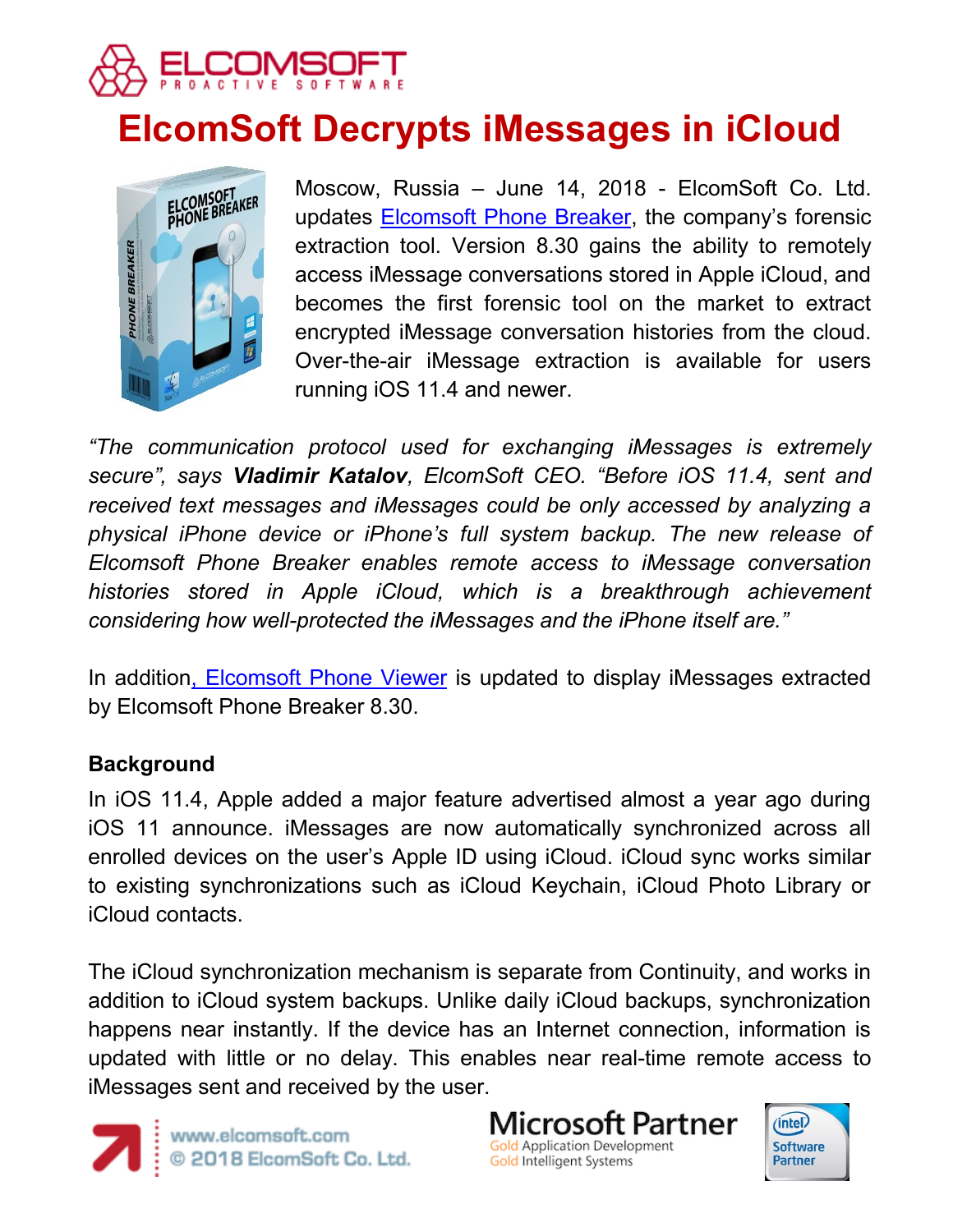

# **iMessages Unavailable With GDPR Requests**

Since May 25, Apple began allowing users to request information available in their Apple account thanks to the company's GDPR compliance. However, even for European customers, iMessages are not included with GDPR data requests. According to Apple [\(https://support.apple.com/en-us/HT208502](https://support.apple.com/en-us/HT208502) ), "your messages are encrypted on your device and can't be accessed by anyone without your device passcode".

While it is true that iMessages cannot be accessed by anyone without device passcode, it does not appear that iMessages stored in iCloud are encrypted with a key derived from the passcode as discussed in the following article: *iCloud and iMessage Security Concerns* [\(https://blog.elcomsoft.com/2018/06/icloud](https://blog.elcomsoft.com/2018/06/icloud-and-imessage-security-concerns/)[and-imessage-security-concerns/](https://blog.elcomsoft.com/2018/06/icloud-and-imessage-security-concerns/) )

## **iMessage Extraction**

[Elcomsoft Phone Breaker 8.30](https://www.elcomsoft.com/eppb.html) offers the ability to extract iMessages from the user's iCloud account. The user's iCloud/Apple ID authentication credentials are required to access iCloud data, as well as the secondary authentication factor for passing the Two-Factor Authentication prompt. In addition, one must provide a passcode (iPhone/iPad) or system password (Mac) from one of the enrolled devices.

In addition to iMessages, [Elcomsoft Phone Breaker](https://www.elcomsoft.com/eppb.html) can extract iCloud Keychain as well as many types of synchronized data including call logs, Safari data (browsing history, open tabs and bookmarks), calendars, notes and contacts, Apple Maps, Wallet and iBooks data.

iMessage sync is exclusively available on Apple accounts with Two-Factor Authentication. As a result, access to the secondary authentication factor is mandatory when pulling iMessages from iCloud. In addition, a valid passcode or system password is required from one of the user's devices enrolled in iMessage sync.



licrosoft Partner **Gold Application Development Gold Intelligent Systems**